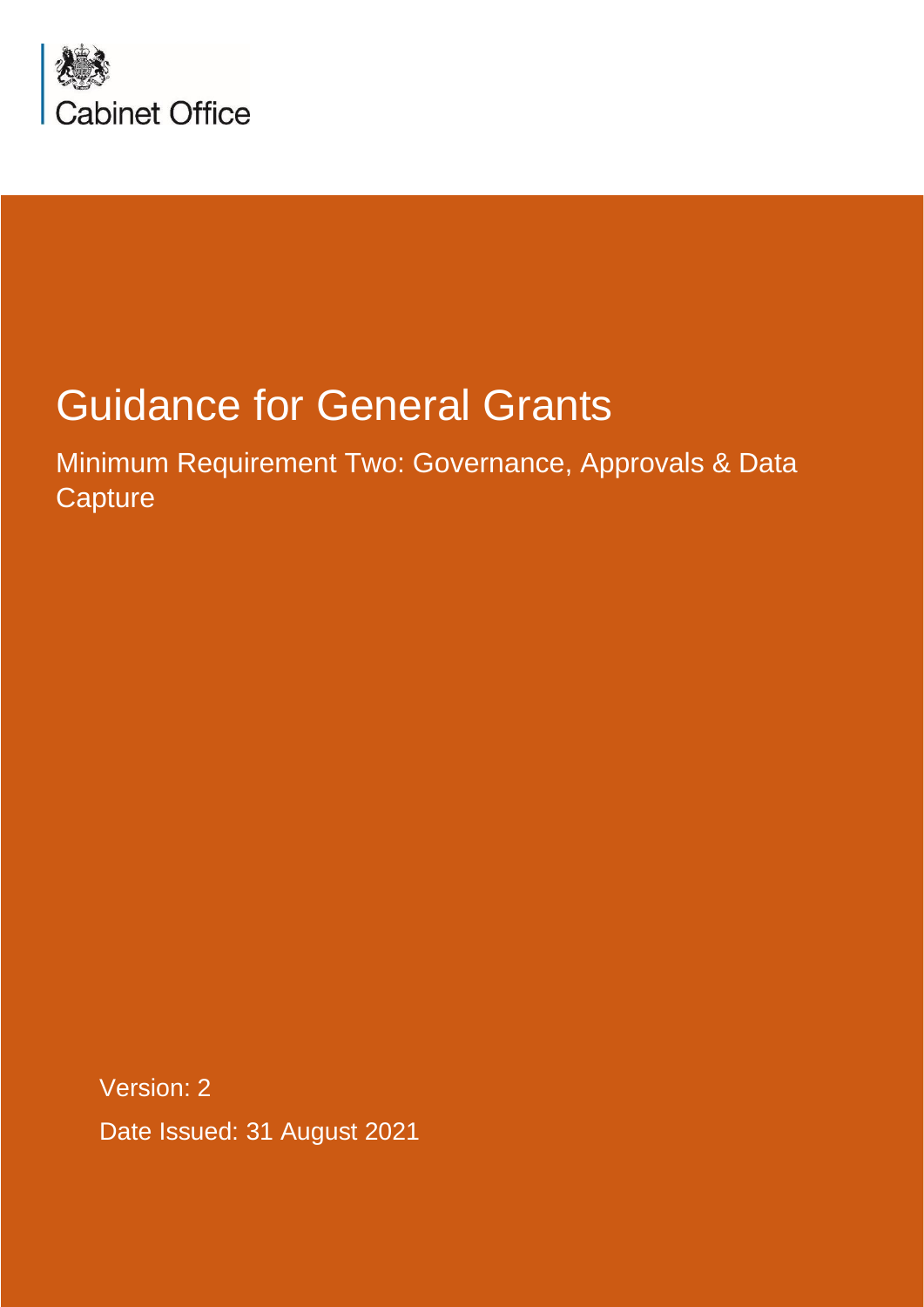#### **Important note**

- ► This guidance applies only to general grants made by departments and their arm's length bodies (ALBs) using Exchequer funding. It does not apply to formula grants or grant in aid. [Managing Public Money](https://www.gov.uk/government/publications/managing-public-money) and local guidance within government grant making organisations is applicable to those categories and minimum requirements may be developed in future.
- ► Organisations' primary concern when administering grants is to have due regard to the 'Grants Functional Standard' (GovS 015) and the key documents referred to within it, including [Managing Public Money.](https://www.gov.uk/government/publications/managing-public-money) Nothing in this guidance is intended to contradict or supersede these. Furthermore, this guidance is not intended to be an additional spending control - departments retain accountability for decisions on grants expenditure.
- ► This guidance should be read in conjunction with the wider set of minimum requirements guidance documents (including the introduction). Further information and tools supporting this guidance can be found online through the [grants Centre of](https://gcoe.civilservice.gov.uk/sign-in/)  [Excellence \(CoE\).](https://gcoe.civilservice.gov.uk/sign-in/) Further references and resources are highlighted throughout. It should also be read alongside organisations' internal guidance, where available, which will provide the departmental policy context.
- ► This guidance should be approached on a 'comply or explain' basis. It is important to consider flexibility and proportionality in adhering to the minimum requirements. As such there may be some specific instances where the requirements may not be met in full. In these instances, appropriate justification should be recorded within the business case or equivalent approval documents.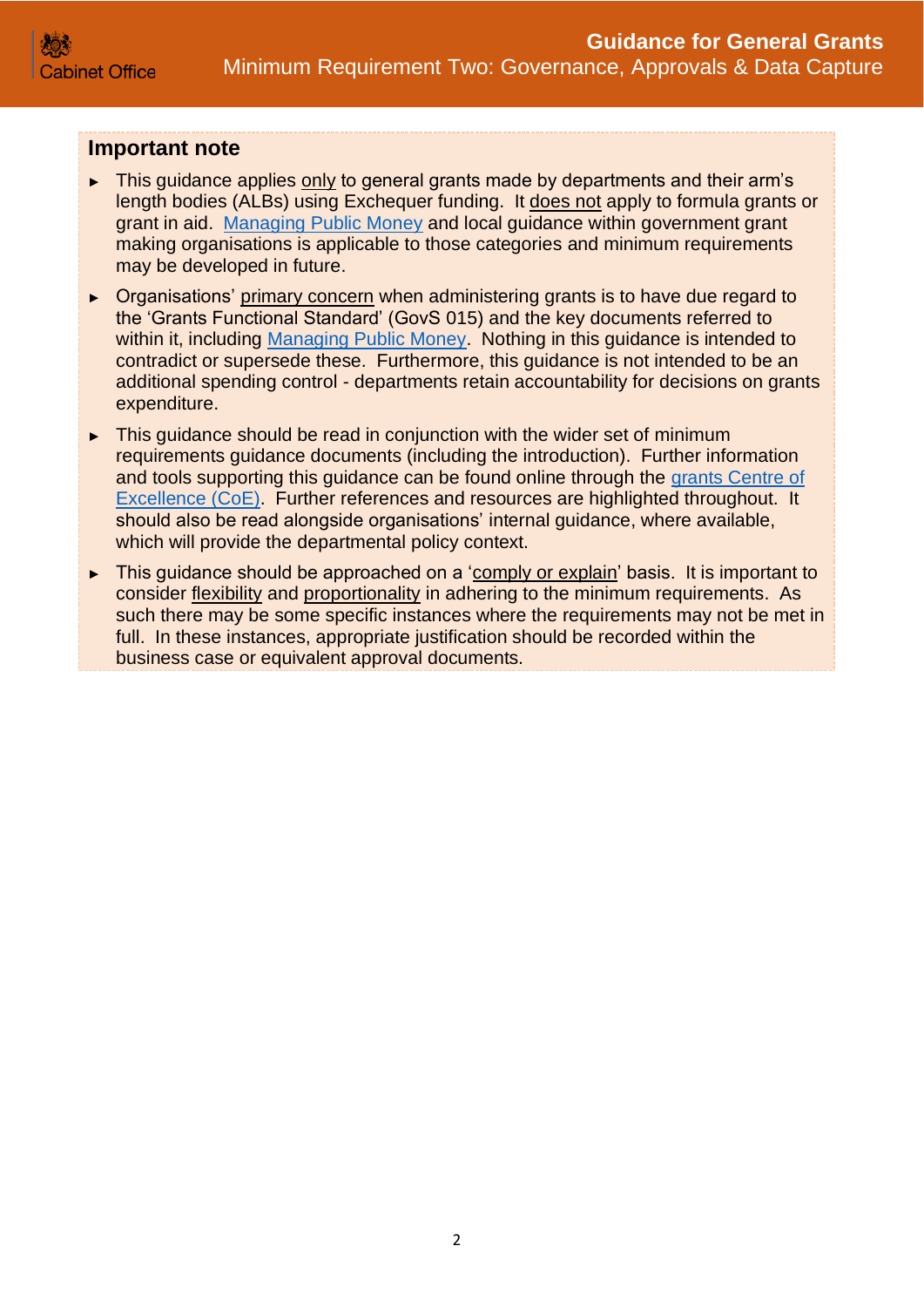## **Contents**

| <b>Minimum Requirement</b>                                     | 4  |
|----------------------------------------------------------------|----|
| <b>Purpose</b>                                                 | 4  |
| <b>Grants Functional Standard: Key References</b>              | 5  |
| <b>Overview</b>                                                | 9  |
| <b>Grants Governance</b>                                       | 9  |
| Business case governance                                       | 9  |
| Strategic stage - idea formulation                             | 10 |
| Design stage - developing the detail of the grant model        | 10 |
| Final approval stage - including policy and financial approval | 10 |
| Business case governance model                                 | 10 |
| Challenge panels                                               | 11 |
| <b>Approvals</b>                                               | 11 |
| Re-approvals                                                   | 12 |
| <b>Document Management and Reporting</b>                       | 12 |
| Reporting and the Government Grants Information System (GGIS)  | 12 |
| <b>Further Resources</b>                                       | 14 |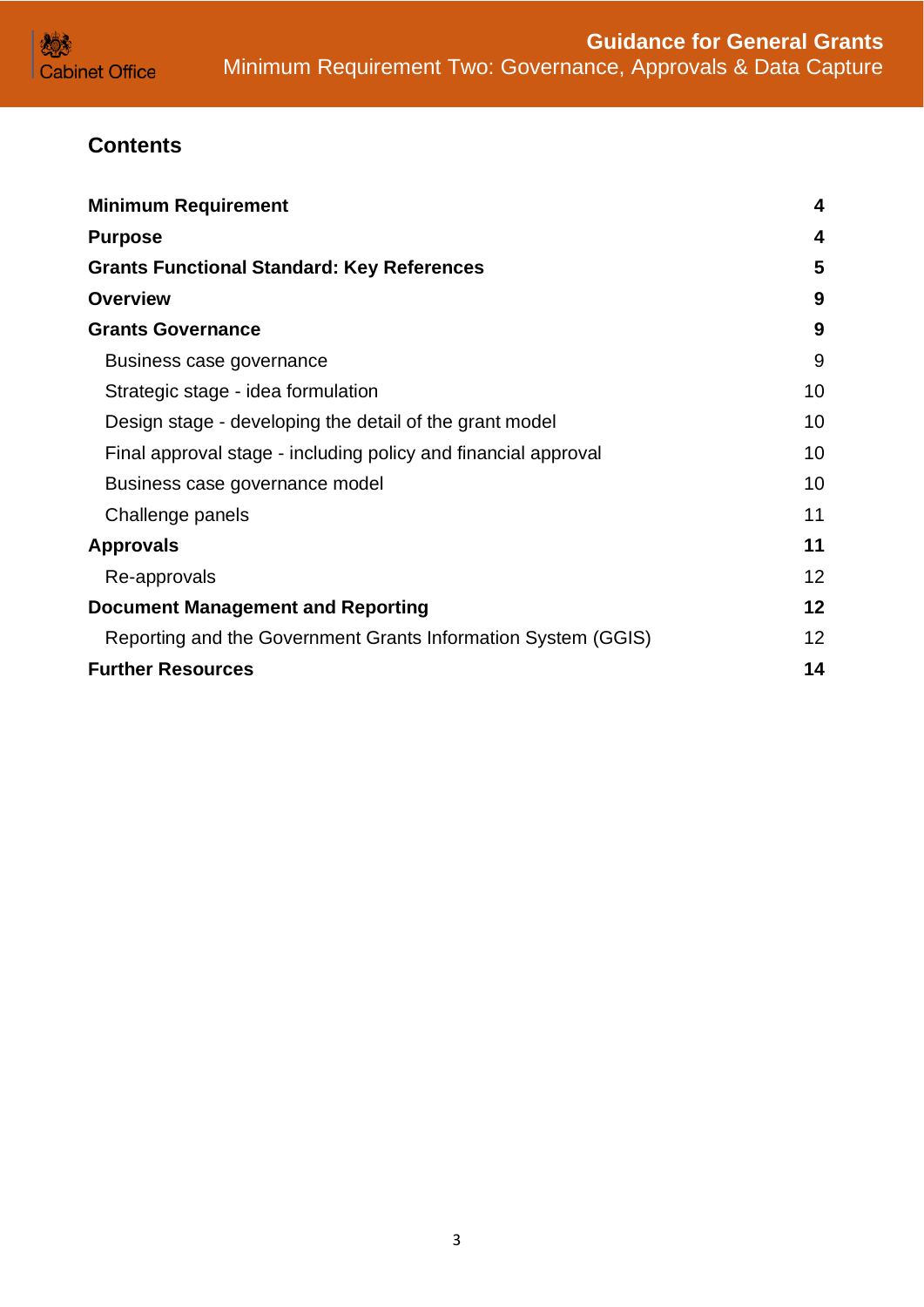## <span id="page-3-0"></span>**Minimum Requirement**

Departments shall ensure they have a **robust grants approval process to approve spend over £100,000**, and that details of all current grant schemes and awards are **available on the Government Grants Information System (GGIS).**

## <span id="page-3-1"></span>**Purpose**

*Minimum Requirement Two:* Governance, Approvals and Data Capture is to ensure that government grant making organisations have a robust and proportionate governance process in place to scrutinise and approve grants - including a related, proportionate approach for grants with a value of less than £100,000. This is particularly important throughout design and development and prior to award, to optimise value for money and minimise risk. The requirement will ensure that the required grants data are entered onto the GGIS in line with the Memorandum of Understanding agreed with central departments, to enable strategic planning across government and to allow government to meet its transparency commitments.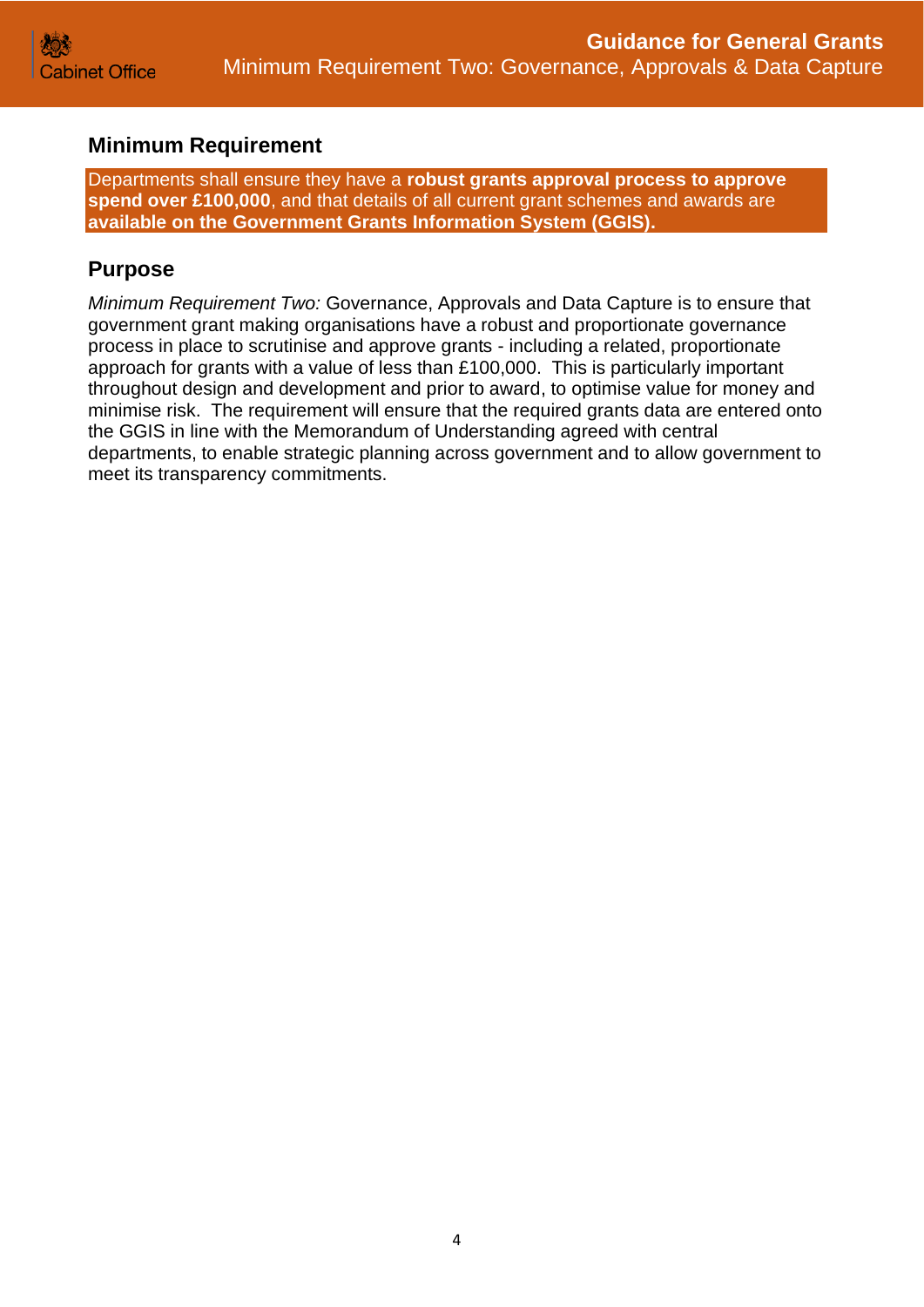## <span id="page-4-0"></span>**Grants Functional Standard: Key References**

Mandatory requirements are defined by the word 'shall' in the Grants Functional Standard which can be accessed [on GOV.UK.](https://www.gov.uk/government/publications/grants-standards) The 'shalls' for the management of grants related to this minimum requirement have been extracted from the Standard and are set out below. *Please note that in some cases the information has been paraphrased for conciseness - refer to the standard itself for the full version.*

| <b>Area</b> | <b>Requirement(s)</b>                                                                                                                                                                                                                                                                                                                                                                                                                                                                                                                                                  | <b>Context</b>                                                                                                                                                                                                            | <b>Reference</b>                                                                                                                       | Page |
|-------------|------------------------------------------------------------------------------------------------------------------------------------------------------------------------------------------------------------------------------------------------------------------------------------------------------------------------------------------------------------------------------------------------------------------------------------------------------------------------------------------------------------------------------------------------------------------------|---------------------------------------------------------------------------------------------------------------------------------------------------------------------------------------------------------------------------|----------------------------------------------------------------------------------------------------------------------------------------|------|
|             | <b>Governance:</b> A governance and management Grants governance<br>framework shall be definite and<br>established for the management directing, empowering<br>of grants across government as<br>a whole, and in<br>government organisations, and<br>comply with government<br>and organisational policies and<br>directives.                                                                                                                                                                                                                                          | comprises authorising,<br>and overseeing the<br>management of funding.<br>The governance of<br>grant making activities<br>should be an integrated<br>part of the<br>organisation's overall<br>governance<br>arrangements. | 4.1 Governance<br>and management<br>framework.<br>Also refer to:<br><b>HM Treasury,</b><br>Accounting<br>officer system<br>statements. | 6    |
|             | <b>Governance:</b> Each organisation shall have a<br>senior officer accountable for its<br>grant funding and a defined and<br>established governance<br>framework which:<br>• complies with government and<br>organisational policies and<br>directives, and with the<br>government Grants Functional<br>Standard;<br>• defines which activity should<br>be included and how it should<br>be managed;<br>• should be reflected in the<br>respective accounting officer<br>system statement [1];<br>• should be periodically<br>reviewed to ensure it is still<br>valid | [As above]                                                                                                                                                                                                                | 4.1 Governance<br>and management<br>framework.<br>Also refer to:<br>4.4 Roles and<br>accountabilities.                                 | 6    |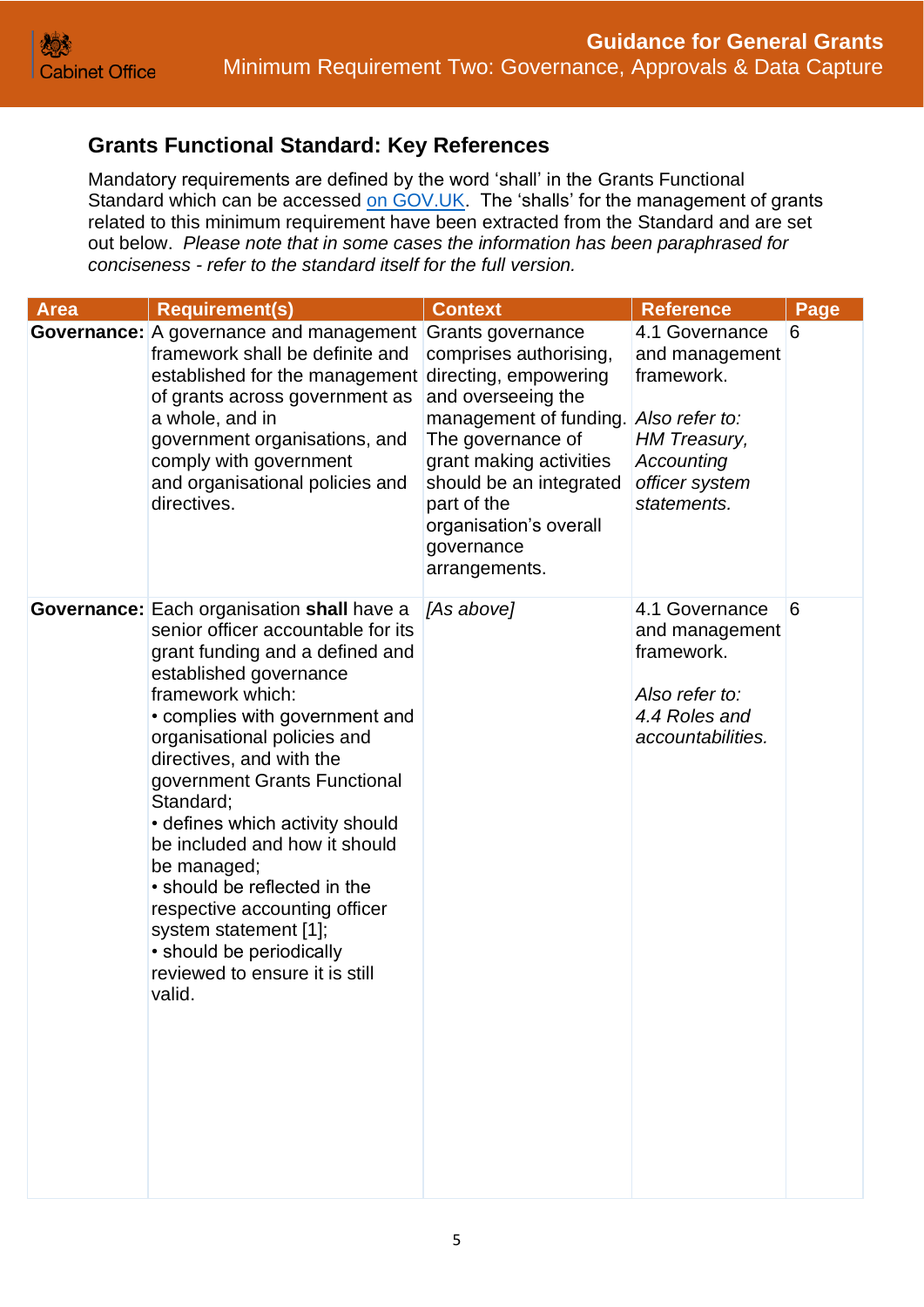## **Guidance for General Grants** Minimum Requirement Two: Governance, Approvals & Data Capture

| <b>Area</b> | <b>Requirement(s)</b>                                                                                                                                                                                                                                                                                                                                                                                                                                                                            | <b>Context</b>                                                                                                                                                                                                                                                          | <b>Reference</b>                                                                                                                                                           | Page |
|-------------|--------------------------------------------------------------------------------------------------------------------------------------------------------------------------------------------------------------------------------------------------------------------------------------------------------------------------------------------------------------------------------------------------------------------------------------------------------------------------------------------------|-------------------------------------------------------------------------------------------------------------------------------------------------------------------------------------------------------------------------------------------------------------------------|----------------------------------------------------------------------------------------------------------------------------------------------------------------------------|------|
| Approvals   | <b>Governance:</b> To facilitate governance and<br>scrutiny, grant activity shall be<br>justified and documented<br>throughout the grant life cycle.<br>Such evaluation should be in<br>accordance with HM Treasury<br>requirements (see Green Book<br>[6]). Justification may be<br>documented either in the form of management controls<br>a business case or other<br>proportionate format, which<br>should be defined in the<br>organisation's grant governance<br>and management framework. | Decisions should be<br>made, and approvals<br>given in a timely<br>manner, in accordance<br>with the organisation's<br>grant governance and<br>management<br>framework, financial<br>(including delegations of<br>authority) and<br>government policy.                  | 4.2.2 Justification 8<br>of grants.<br>Also refer to:<br>5 Grant life cycle,<br>Green Book [4],<br>4.2.1 Decision<br>making.                                               |      |
| Approvals   | <b>Governance:</b> If required, subsequent approval [As above]<br>shall be obtained in accordance<br>with HM Treasury, Cabinet<br>Office policy and spend controls<br>[7] and GovS 006, Finance<br>shall be followed.                                                                                                                                                                                                                                                                            |                                                                                                                                                                                                                                                                         | 4.2.2 Justification 8<br>of grants.<br>Also refer to:<br>5 Grant life cycle,<br><b>Cabinet Office</b><br>controls, 2018,<br>4.2 Decision<br>making.                        |      |
|             | <b>Governance: GovS 006, Finance shall be</b><br>followed, and those accountable<br>for the management of grants<br>shall comply with the following<br>documents:<br>• 'Managing Public Money' [2];<br>• 'Global Design Principles' [4].                                                                                                                                                                                                                                                         | Grants governance<br>comprises authorising,<br>directing, empowering<br>and overseeing the<br>management of funding.<br>The governance of<br>grant making activities<br>should be an integrated<br>part of the<br>organisation's overall<br>governance<br>arrangements. | 4.1 Governance<br>and management<br>framework.<br>Also refer to:<br><b>GovS 006</b><br>Finance,<br><b>Managing Public</b><br>Money,<br><b>Global Design</b><br>Principles. | 6    |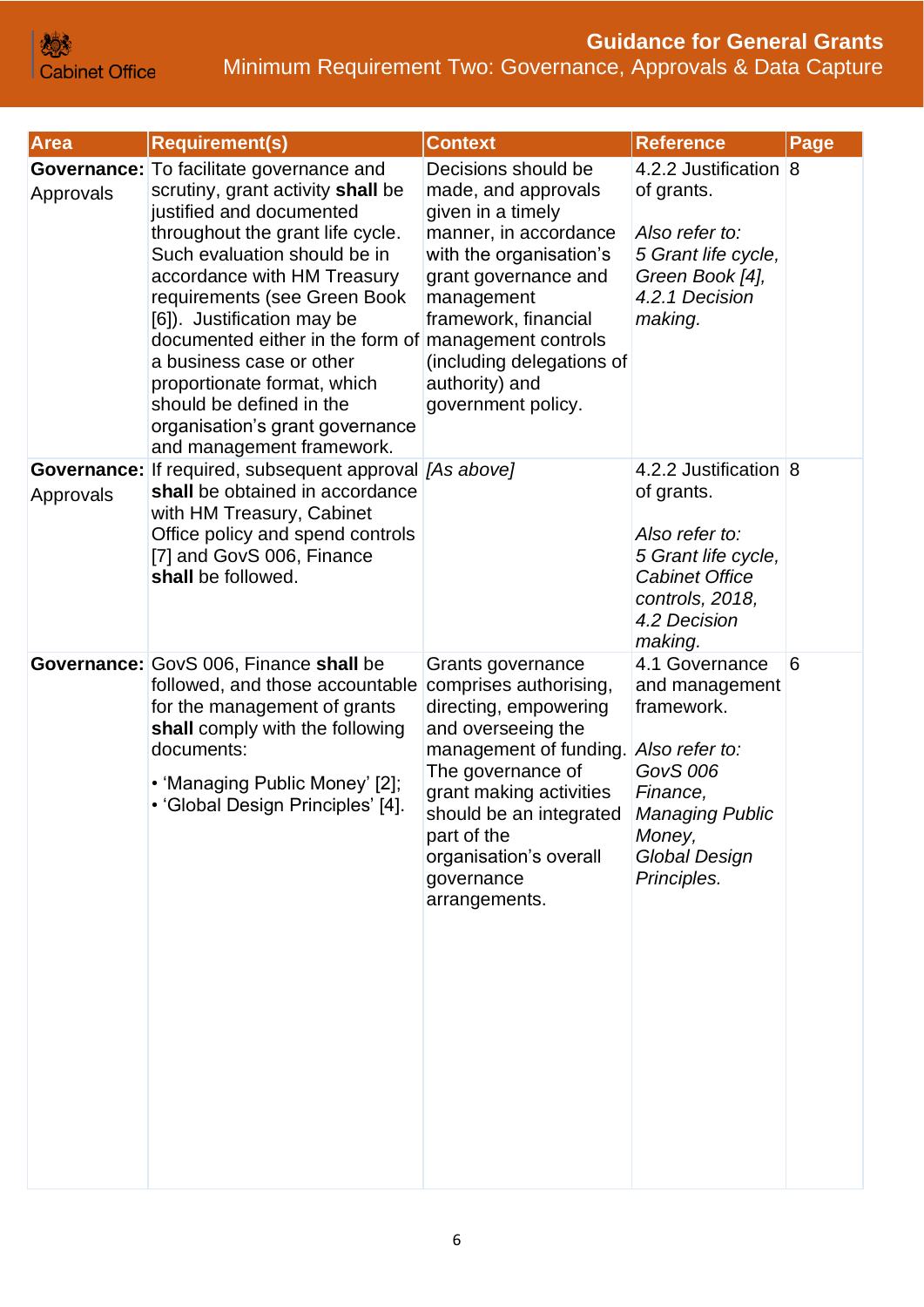**Guidance for General Grants** Minimum Requirement Two: Governance, Approvals & Data Capture

| Area                                                                                      | <b>Requirement(s)</b>                                                                                                                                                                                                                                                                                                                                                                                                                                                                                                                                                                                                                                                                                                                                                                                                                                    | <b>Context</b>                                                                                                                                                                                                                                                                                                                                                            | <b>Reference</b>                                                                                                                           | Page |
|-------------------------------------------------------------------------------------------|----------------------------------------------------------------------------------------------------------------------------------------------------------------------------------------------------------------------------------------------------------------------------------------------------------------------------------------------------------------------------------------------------------------------------------------------------------------------------------------------------------------------------------------------------------------------------------------------------------------------------------------------------------------------------------------------------------------------------------------------------------------------------------------------------------------------------------------------------------|---------------------------------------------------------------------------------------------------------------------------------------------------------------------------------------------------------------------------------------------------------------------------------------------------------------------------------------------------------------------------|--------------------------------------------------------------------------------------------------------------------------------------------|------|
| <b>Grant Life</b><br>Cycle:                                                               | Details of the grant shall be<br>entered on to the Government<br><b>Grants Information System (see</b><br>6.8) as soon as approval to<br>develop the proposal has been<br>given.<br>A robust business case (or<br>equivalent document),<br>proportionate to the level of<br>expenditure and risk shall be<br>developed (see 4.2.2).<br>A proportionate assessment of<br>fraud risk shall be undertaken,<br>including an assessment of<br>mitigating actions (see 6.2).<br>Once a business case has been<br>developed, it shall be approved,<br>where it meets the requirements<br>of the organisation's<br>governance and approvals<br>process (see 4.2.2), and details<br>of the approval shall be entered<br>into the Government Grants<br>Information System, in line with<br>the requirements of the grants<br>pipeline control process<br>guidance. | The purpose of the<br><b>Government Grants</b><br>Information System is to<br>facilitate the recording<br>and reporting of grant<br>information across<br>government, providing<br>accurate data to help<br>departments to manage<br>their grant portfolios<br>efficiently and<br>effectively, while helping<br>to actively reduce the<br>risk of fraud, through<br>data. | 5.2.1 Design and<br>development<br>Also refer to:<br>6.6 Document<br>management and<br>record keeping<br>6.8 Reporting<br>and information. | 13   |
| <b>Supporting</b><br>practices:<br><b>Document</b><br>management<br>and record<br>keeping | Information shall be retained to<br>meet statutory and government<br>requirements, in accordance<br>with organisational information<br>retention policies and legal<br>requirements.                                                                                                                                                                                                                                                                                                                                                                                                                                                                                                                                                                                                                                                                     | Document management 6.6 Document<br>and record keeping<br>ensures necessary<br>information,<br>documentation, data<br>and other records (both<br>physical and electronic)<br>are securely stored,<br>distributed and<br>retrievable when<br>needed to support and<br>evidence grant<br>management practices.                                                              | management and<br>record keeping.                                                                                                          | 21   |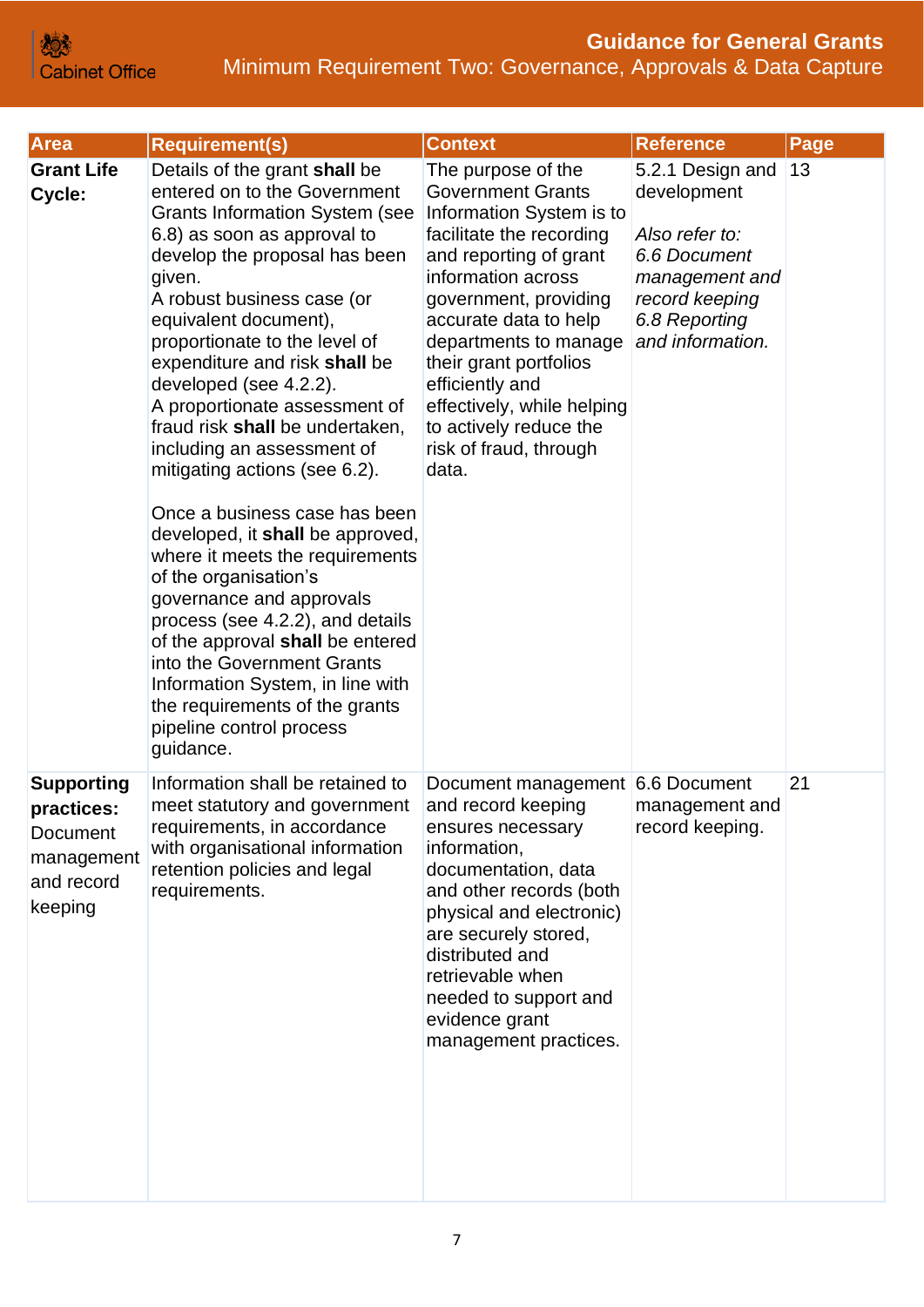**Guidance for General Grants** Minimum Requirement Two: Governance, Approvals & Data Capture

| Area                                                               | <b>Requirement(s)</b>                                                                                                                                                                                                                                                                              | <b>Context</b>                                                                                                                                                                                                                                                             | <b>Reference</b> | Page |
|--------------------------------------------------------------------|----------------------------------------------------------------------------------------------------------------------------------------------------------------------------------------------------------------------------------------------------------------------------------------------------|----------------------------------------------------------------------------------------------------------------------------------------------------------------------------------------------------------------------------------------------------------------------------|------------------|------|
| <b>Supporting</b><br>practices:<br>Reporting<br>and<br>information | Key data on government grants<br>shall be recorded in the grants<br>information system and shall<br>include the following data as a<br>minimum:<br>• value;<br>• delivery period;<br>• brief description of purpose;<br>• owning department;<br>• intermediary body (if any);<br>• recipient name. | Reporting ensures<br>management teams and and information.<br>interested parties are<br>aware of the current<br>status and outlook<br>regarding all aspects of<br>government grant<br>management, as<br>defined in the<br>government Grants<br><b>Functional Standard.</b> | 6.8 Reporting    | 21   |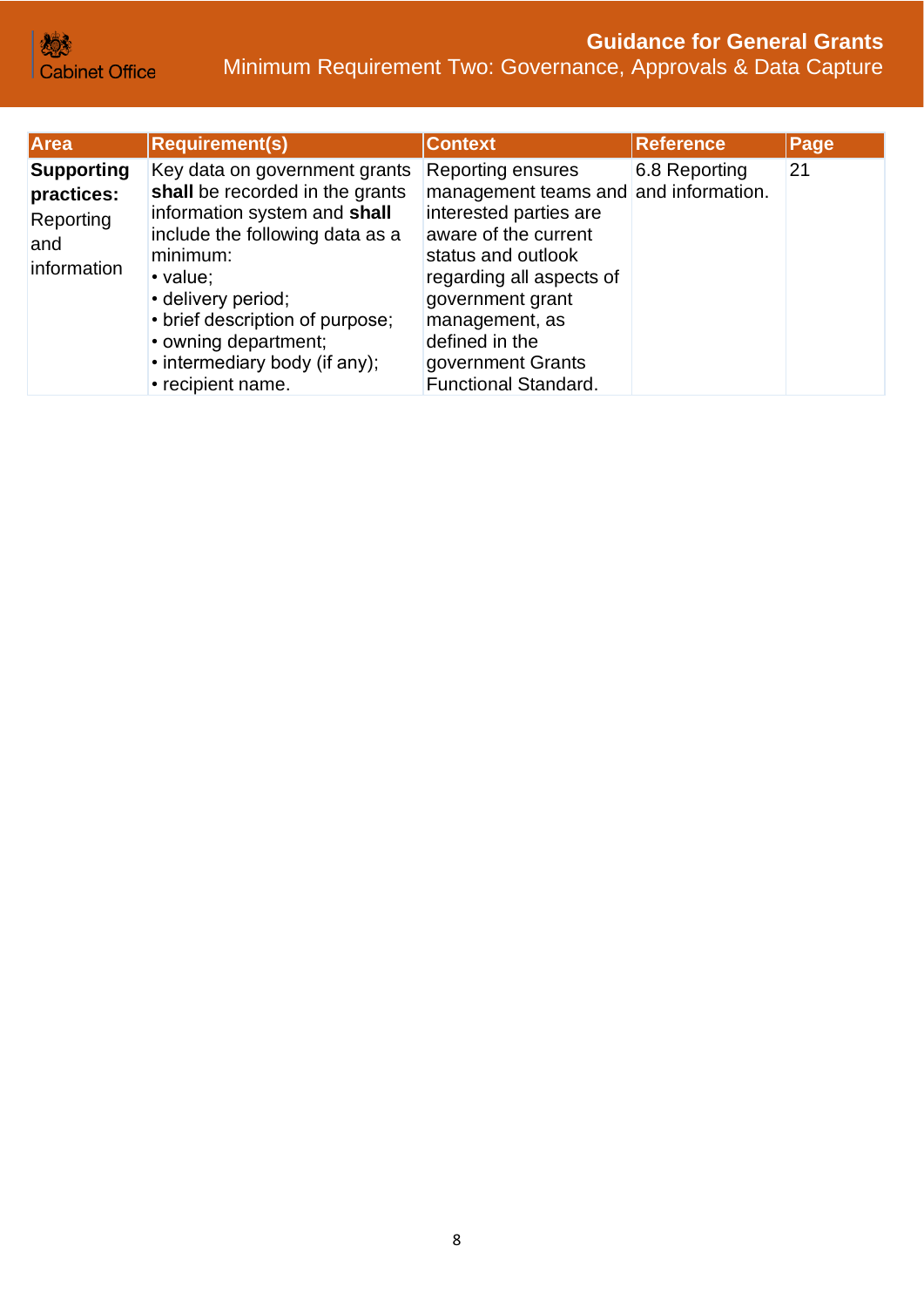## <span id="page-8-0"></span>**Overview**

- 1. The grants governance process comprises authorising, directing, empowering and overseeing the management of grant funding within an organisation. This requires a framework that is fully integrated within the organisation's wider governance arrangements, including such critical factors as ensuring appropriate approvals for grant schemes and their individual awards. The Grants Functional Standard also requires detailed and timely document management, record keeping and reporting.
- 2. These requirements are needed to enable transparent and robust decision-making, to ensure accountability, and to assist with other areas such as funding optimisation and ensuring value for money. A thorough governance framework should assist the senior officer responsible (SOR) and senior decision makers in organisations, to better manage risk within the organisation's tolerance levels.
- 3. The governance framework, document management and reporting requirements are applicable throughout the grants lifecycle, and associated policies should be applied continuously, particularly at key stages such as at the point of commitment to award the grant, and as part of annual reviews. Everyone involved within the design, development and administration of government grants has a responsibility for good governance, and record keeping. However, it is the SOR who is responsible for ensuring that the governance model is appropriate and decisions are made by the appropriate people with the right level of authority, proportionate to value and risk.

## <span id="page-8-1"></span>**Grants Governance**

- 4. The governance process for grant-making activities is an integrated part of an organisation's overall governance arrangements. The governance framework shall be:
	- established in compliance with government and departmental policies and directives, and with the government Grants Functional Standard; and
	- referenced within the accounting officer's system statement (AOSS).
- 5. This framework should include organisational policies for grants management, financial authority limits, decision-making roles and rules, degree of autonomy, assurance needs, reporting structures, accountabilities and responsibilities. It should also include management frameworks for undertaking the practices listed within the Grants Functional Standard that cover governance, the grants life cycle and supporting practices.

#### <span id="page-8-2"></span>**Business case governance**

6. The suggested governance process for business cases - to provide advice and direction as the grant develops - covers three stages of development from inception to approval, as outlined below. Departments should adopt this model or equivalent. Consideration of each area should be in proportion to the value of the grant and the perceived risk level and the process should include (but not be limited to) the points listed below: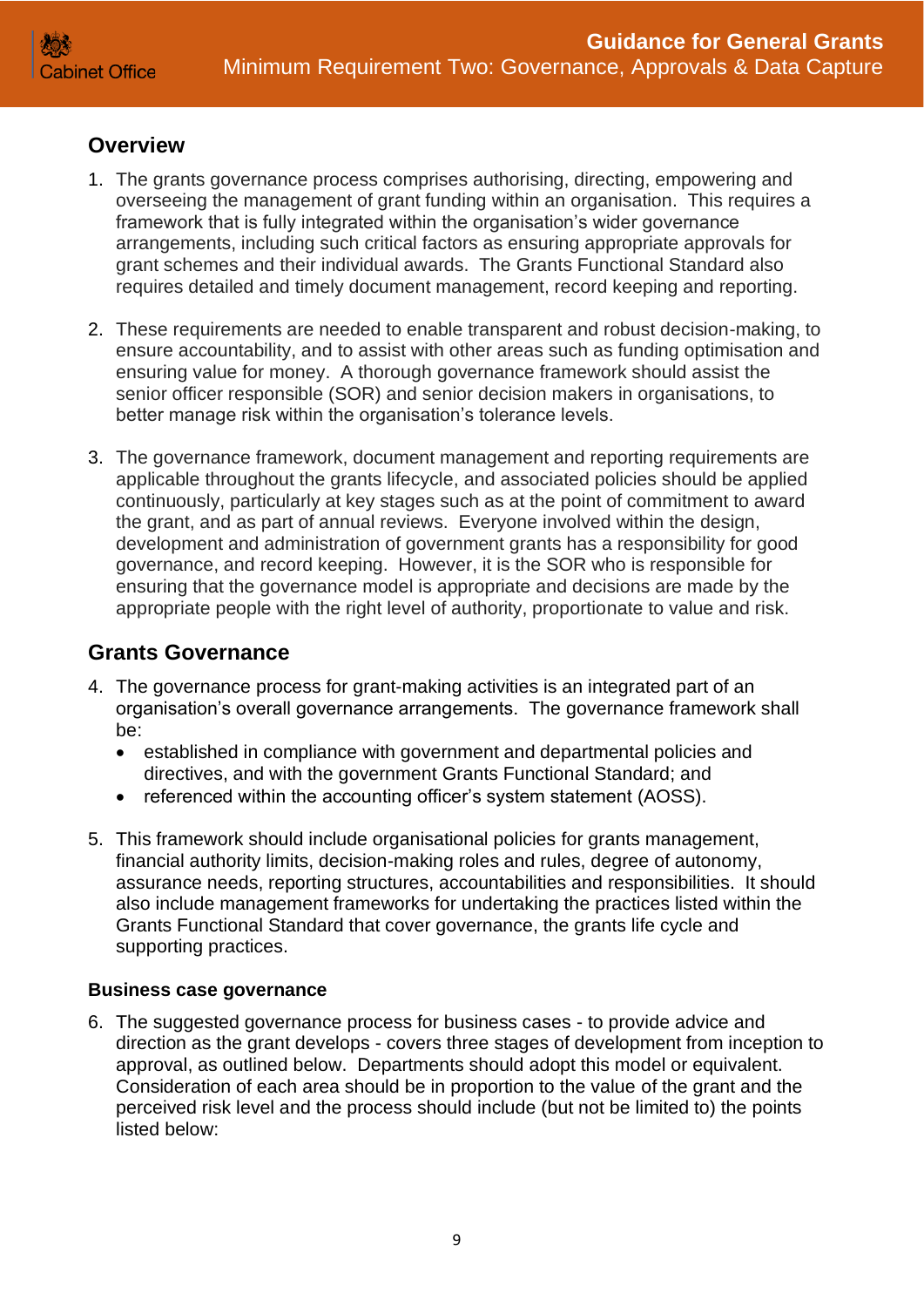#### <span id="page-9-0"></span>**Strategic stage - idea formulation**

- definition of aims, objectives and outcomes see Minimum Requirement Eight: [Performance and Monitoring;](https://assets.publishing.service.gov.uk/government/uploads/system/uploads/attachment_data/file/722202/Grants-Standard-EIGHT-Performance-and-Monitoring.pdf)
- value for money and optimum funding levels see Minimum Requirement [Four: Business Case Development;](https://assets.publishing.service.gov.uk/government/uploads/system/uploads/attachment_data/file/722198/Grants-Standard-FOUR-Business-Case.pdf)
- alternative delivery mechanisms see Minimum Requirement Four: Business [Case Development,](https://assets.publishing.service.gov.uk/government/uploads/system/uploads/attachment_data/file/722198/Grants-Standard-FOUR-Business-Case.pdf) and the Grants and Alternative Funding Options guidance which can be found on the [grants Centre of Excellence \(CoE\);](https://gcoe.civilservice.gov.uk/)
- competition, by default (or clear justification for direct award) see Minimum [Requirement Five: Competition for Funding;](https://assets.publishing.service.gov.uk/government/uploads/system/uploads/attachment_data/file/722199/Grants-Standard-FIVE-Competition.pdf)
- key risks and mitigations, including fraud see Minimum Requirement Seven: [Risk, Controls and Assurance;](https://assets.publishing.service.gov.uk/government/uploads/system/uploads/attachment_data/file/722201/Grants-Standard-SEVEN-Due-Diligence-and-Fraud-Risk.pdf) and
- referral to the Complex Grants Advice Panel (CGAP) see Minimum [Requirement Three: CGAP.](https://assets.publishing.service.gov.uk/government/uploads/system/uploads/attachment_data/file/722197/Grants-Standard-THREE-NGAP.pdf)

#### <span id="page-9-1"></span>**Design stage - developing the detail of the grant model**

- risk management, including due diligence and fraud risk, control, and assurance - see [Minimum Requirement Seven: Risk, Controls and Assurance;](https://assets.publishing.service.gov.uk/government/uploads/system/uploads/attachment_data/file/722201/Grants-Standard-SEVEN-Due-Diligence-and-Fraud-Risk.pdf)
- payment model and links to performance outcomes see [Minimum](https://assets.publishing.service.gov.uk/government/uploads/system/uploads/attachment_data/file/722202/Grants-Standard-EIGHT-Performance-and-Monitoring.pdf)  [Requirement Eight: Performance and Monitoring;](https://assets.publishing.service.gov.uk/government/uploads/system/uploads/attachment_data/file/722202/Grants-Standard-EIGHT-Performance-and-Monitoring.pdf)
- assurance, both financial and delivery:
- grant agreement including terms and conditions and schedules see Minimum [Requirement Six: Grant Agreements;](https://assets.publishing.service.gov.uk/government/uploads/system/uploads/attachment_data/file/722200/Grants-Standard-SIX-Grant-Agreements.pdf)
- defining eligible expenditure and expenditure that is expressly ineligible; and
- impact evaluation see Minimum Requirement Nine: Annual Review and [Reconciliation.](https://assets.publishing.service.gov.uk/government/uploads/system/uploads/attachment_data/file/722203/Grants-Standard-NINE-Review-and-Reconciliation.pdf)

#### <span id="page-9-2"></span>**Final approval stage - including policy and financial approval**

- recording of response(s) to advice from CGAP- see Minimum Requirement [Three: CGAP;](https://assets.publishing.service.gov.uk/government/uploads/system/uploads/attachment_data/file/722197/Grants-Standard-THREE-NGAP.pdf)
- finalising the business case see [Minimum Requirement Four: Business Case](https://assets.publishing.service.gov.uk/government/uploads/system/uploads/attachment_data/file/722198/Grants-Standard-FOUR-Business-Case.pdf)  Development: and
- obtaining approval and maintaining a record of the process.

#### <span id="page-9-3"></span>**Business case governance model**

7. The governance model set out below is illustrative and is intended to describe the process a grant should follow before final sign-off. From the establishment of a business case at the strategic stage, the grant flows through the process with sign-off at key decision points, either through formal meetings or via a virtual process. The specific model within organisations will be tailored to the organisation's governance framework and in line with the model below.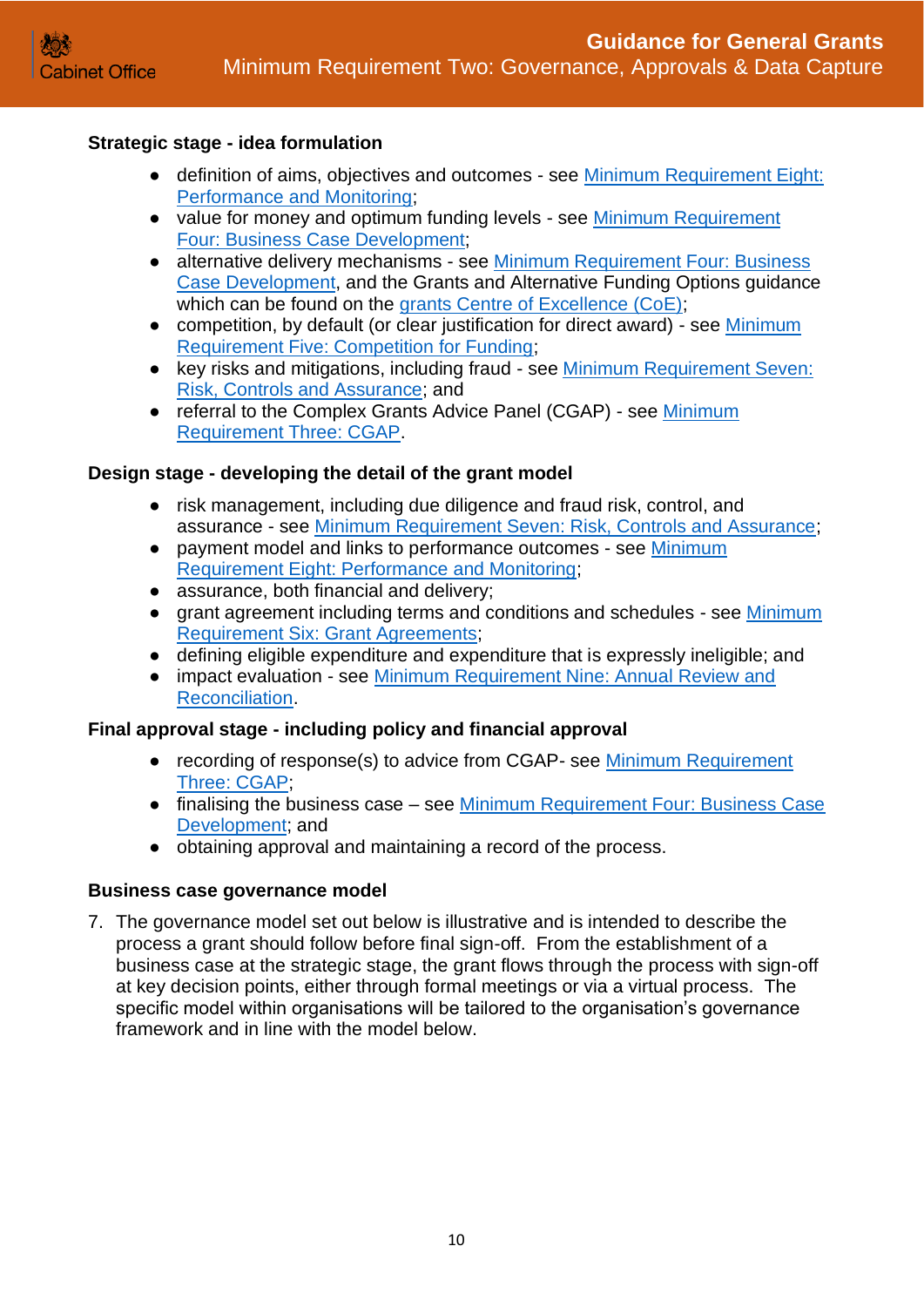

#### **Business case governance model**

## <span id="page-10-0"></span>**Challenge panels**

- 8. A challenge panel is a model used by a number of organisations to scrutinise the design of new schemes and to inform the review of existing grant schemes. Challenge Panels are comprised of individuals within a department with expertise related to the design, approval and administration of government grants. The panel's role is to review grant schemes and award proposals in a particular business area, taking account of established good practice and guidance, including the Grants Functional Standard. Departments are strongly encouraged to convene challenge panels, based on the Ministry of Justice' model. Support for establishing and running challenge panels is available through the [grants Centre of Excellence \(CoE\).](https://gcoe.civilservice.gov.uk/)
- 9. Departments may find it helpful to use challenge panels as part of their business case development process for proposed grant schemes.

## <span id="page-10-1"></span>**Approvals**

10.Decisions on approval should be taken in a timely manner, in line with the organisation's governance process, management framework, financial management controls and wider government policy. Decisions should be taken by individuals or committees, with the appropriate delegated authority, according to the complexity and the level of risk of the scheme and associated decisions and in line with the requirements set out in the process guidance for the *Grants Pipeline Control Framework*, which is available on the [grants Centre of Excellence \(CoE\).](https://gcoe.civilservice.gov.uk/) For schemes with a value of £10m plus, details of the approval should be added to GGIS once the approval process is complete.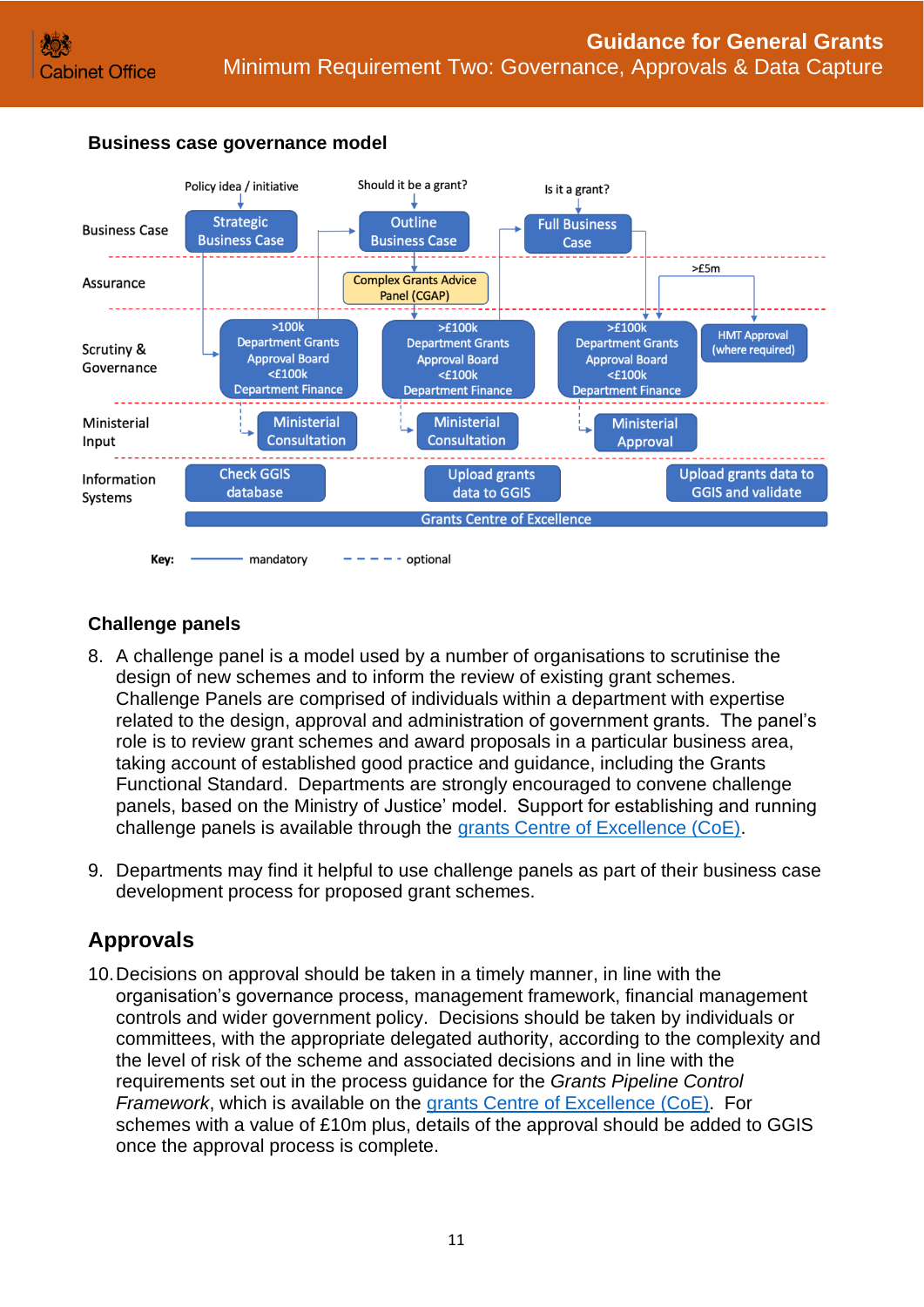- 11.While decisions may be made throughout the grant lifecycle, it is expected that key approvals will take place prior to making significant commitments, such as deploying resources or awarding funding, especially when there is an exposure to risk. For example, a decision is likely to be made on completion of the business case (or other justification) - prior going to market.
- 12.Decisions on approvals should be based on accurate, up-to-date information, with input from functional experts - such as policy, finance, commercial, legal, fraud - as appropriate, and should be justified and recorded in the business case or an equivalent document.
- 13. When considering justification, reference should be made to the HM Treasury [guidance: The Green Book.](https://www.gov.uk/government/publications/the-green-book-appraisal-and-evaluation-in-central-governent)

#### <span id="page-11-0"></span>**Re-approvals**

14.It is imperative that the grant scheme is delivered in accordance with the approvals given. Should delivery deviate materially from this, subsequent approval should be obtained. This too should be in line with the organisation's governance process, management framework, finance management control, and government policy, as described above. There should be a clear understanding within the organisation, of what level of change necessitates re-approval, and this should consider holistic risk as opposed to financial value alone.

## <span id="page-11-1"></span>**Document Management and Reporting**

15.The Grants Functional Standard refers to the importance of accurate document management and record keeping, in support of and to evidence grant management practices. This information shall be retained to meet statutory requirements, in accordance with the organisation's information retention policies and legal obligations, and should be readily available during the grant lifecycle.

#### <span id="page-11-2"></span>**Reporting and the Government Grants Information System (GGIS)**

- 16.Departments and ALBs shall ensure that details of all grant schemes, including a forward look of proposed schemes, all awards and all grants-in-aid are uploaded to the Government Grants Information System (GGIS) – either via the bi-monthly pipeline collection, or directly to the main system. The GGIS provides a database of government grants data, and enables transparency and analysis. In capturing accurate data, the GGIS can assist teams and key stakeholders in reviewing the current status and outlook regarding grant management over a range of issues such as avoiding duplication of funding between departments and to enable the joining up of related schemes across government.
- 17. In accordance with the government's commitment to transparency, data from the GGIS is published annually on the [Government grants data and statistics](https://www.gov.uk/government/collections/government-grants-data-and-statistics) page on GOV.UK. Data is published at both the scheme and award level for the general and formula grants categories, to [the 360Giving Data Standard.](https://www.threesixtygiving.org/support/standard/) Individual organisations report the status of their grants within their annual report and published accounts in accordance with the [Finance Functional Standard GovS 006.](https://assets.publishing.service.gov.uk/government/uploads/system/uploads/attachment_data/file/867043/6.5731_GF_Government_Functional_Standard_Finance_V6.pdf) Sensitive information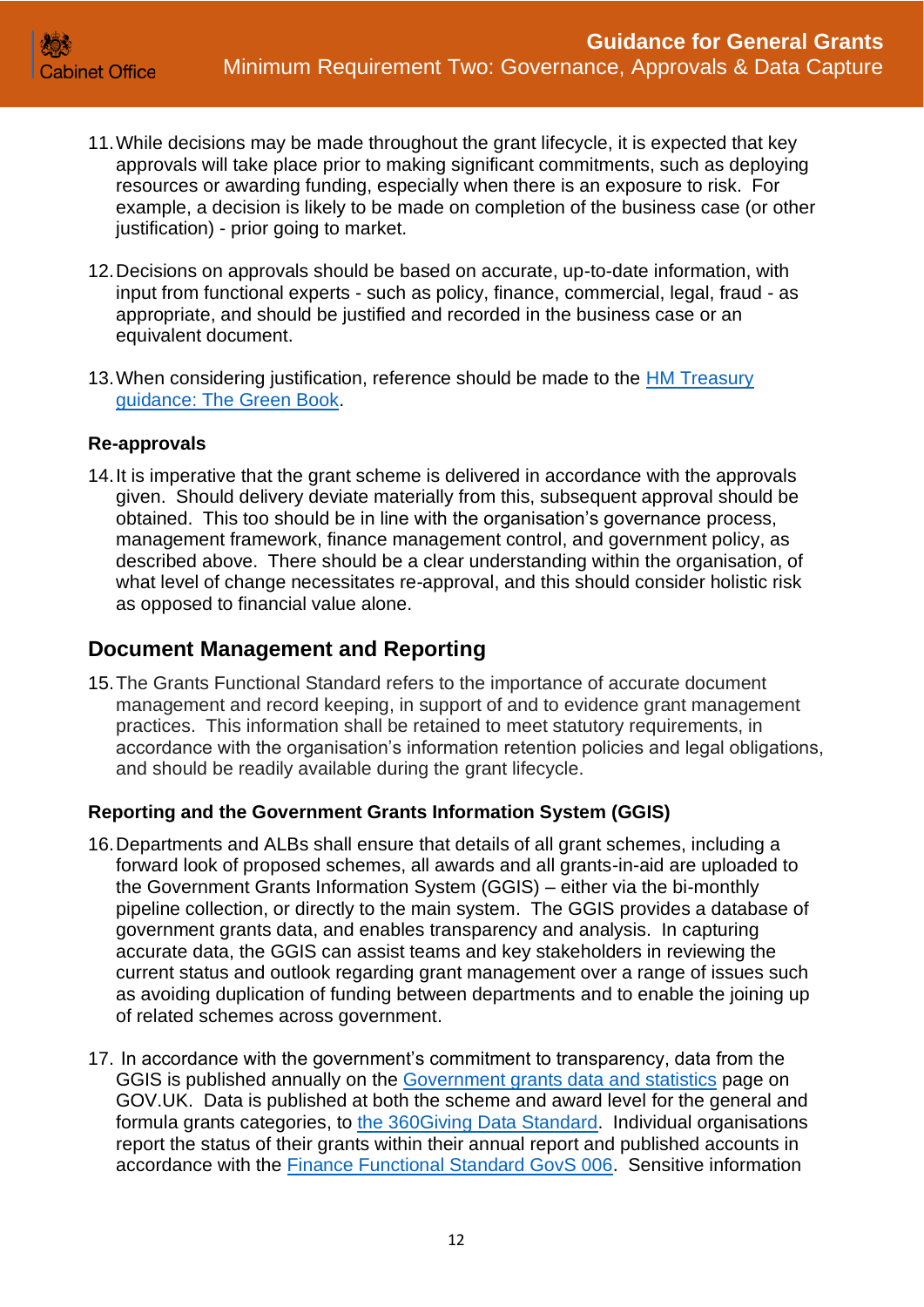may be withheld from the GGIS, or redacted from individual records in line with internal quidance.

- 18.Government grant making organisations are expected to upload scheme data to GGIS at an early stage within the grant lifecycle, in accordance with *Grants Pipeline Control Framework*.
- 19.Data capture requirements for the GGIS are set-out in the Government Grants Data Standard, and are agreed as part of a Memorandum of Understanding with each central department.<sup>1</sup>
- 20.Further data input to the GGIS should be drawn from the organisation's wider monitoring activities (see [Minimum Requirement Eight: Performance and Monitoring\)](https://assets.publishing.service.gov.uk/government/uploads/system/uploads/attachment_data/file/722202/Grants-Standard-EIGHT-Performance-and-Monitoring.pdf) and should be verified to ensure it is correct.
- 21.The GGIS is covered by a privacy notice that complies with GDPR legislation.
- 22.The Senior Officer Responsible for the grant (SOR), or a person with delegated authority, should be involved in the GGIS data compliance process to ensure that due regard is given to each area and that the details of the grant are entered on to the system at an early stage, and maintained as required.
- 23.The GGIS can be used by grant makers to inform their grant scheme design, market engagement and due diligence processes. Version 2.0 of the GGIS, launched in April 2021, provides accurate, clear and reliable information in a single system. Access to improved and trusted data enables smarter, quicker and more informed decisions. The GGIS contains a number of interactive reports, which allow users to understand the current and historical grants landscape and plan future schemes effectively.
- 24.The Government Grants Management Function publishes data on all grant schemes and awards annually, but we encourage departments and ALBs to publish their data earlier if there is clear public value in doing so - this should be discussed with the GGMF ahead of any publication. [Publishing Grant Data Guidance](https://www.gov.uk/government/publications/open-standards-for-government/data-standard-for-grant-making) states publications outside of the annual grants data publication should meet the 360Giving data standard wherever possible.

 $1$  Each department agreed an MoU with the Grants Management Function on data requirements and timing.